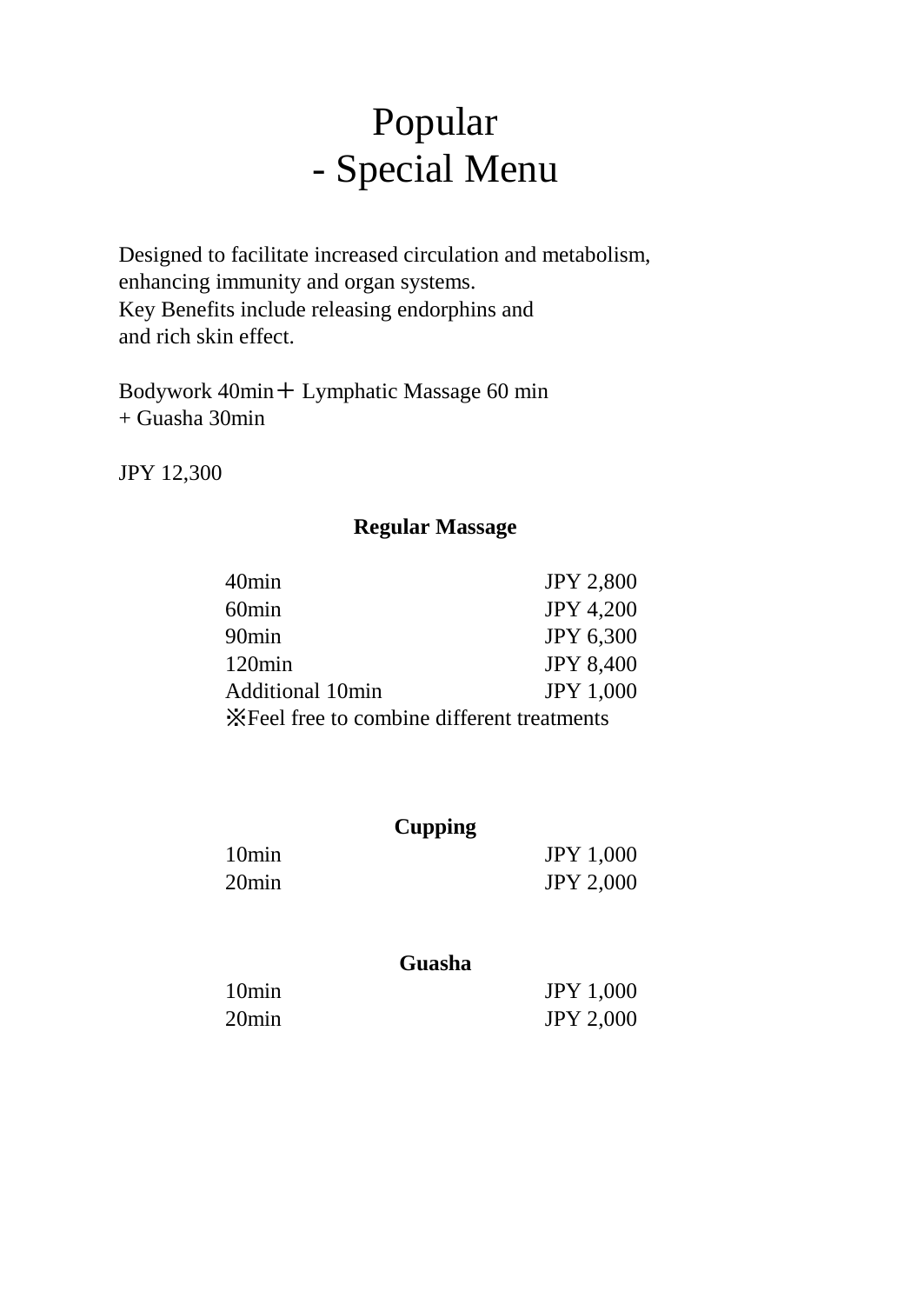# Popular - Remove Waster Matter

Focuses on excreting waste matter accumulated in lymphatic vessels. This will also enhance circulation and help improve your immune system. Relaxing and releasing stress are key benefits. It is effective in dieting, easing feet tension, and disease prevention.

Lymphatic Massage  $60$ min  $+$  Foot Massage 30min

JPY 10,000

#### **Chinese Lymphatic Massage**

| 30 <sub>min</sub>                           | <b>JPY 3,500</b>  |  |  |
|---------------------------------------------|-------------------|--|--|
| 60 <sub>min</sub>                           | <b>JPY 6,500</b>  |  |  |
| 90 <sub>min</sub>                           | <b>JPY 9,500</b>  |  |  |
| 120min                                      | <b>JPY 12,500</b> |  |  |
| <b>Additional 10min</b>                     | <b>JPY 1,200</b>  |  |  |
| X Feel free to combine different treatments |                   |  |  |

TEL: +81-(0)742-26-8185 Adress: 303, Ma-Ro Building 3F, 28 Tsunofuri-Cho, Nara City, Nara Open: 10:00am - 10:00pm Customers with Reservation are prioritized Open Year Around Both Men and Women are welcome!